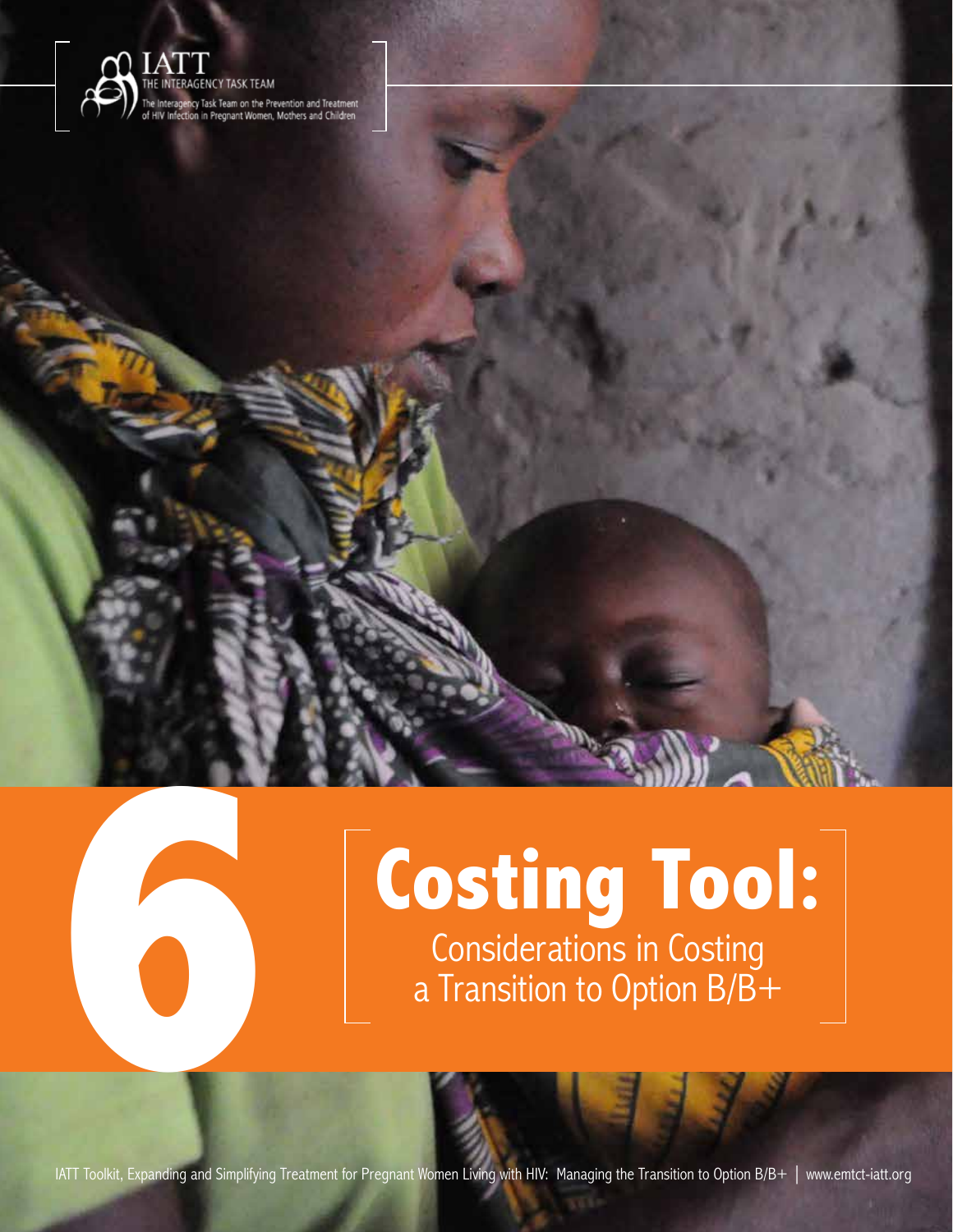## **6.1 Introduction**

#### Using costing models for informed decision-making

New data about the effectiveness of ART in halting transmission to uninfected partners, and the recognition that putting all HIV-positive mothers on ART might be more logistically feasible than managing a complex PMTCT protocol has led to increased interest in WHO Option B/B+. While Option B+ offers many programmatic benefits, the cost of providing lifelong ART to all HIV-infected pregnant women is a concern for many policymakers. Projections indicate that Option B+ is more expensive than implementing Option A, and marginally more expensive than Option B, however the exact price difference between Option A, B, and B+ varies considerably from country to country based on the nature of the national epidemic and the coverage rates achieved by the national programme. For this reason, it is essential that policymakers use country-specific data when evaluating the potential costs and benefits of a transition to a new PMTCT strategy. Costing models can help programme managers make an informed decision about whether Option B+ is an appropriate and affordable public health strategy given their country's unique programmatic context.

In order to maximize the benefit of cost modeling, it is crucial that policymakers understand the scope and limitations of modeling, as well as key inputs needed to ensure accurate cost outputs. The aim of this document is to provide high-level guidance for MOH staff, policymakers, and programme managers at the national level who are considering a transition from the current PMTCT strategy to a new regimen, including Option B+. It consists of three sections: 1) an overview of modeling considerations and factors to consider when evaluating the cost of Option B+; 2) an overview of four costing models that have been made available through the IATT FEWG, as well as key inputs required for the models; and 3) outputs provided by the models. The document concludes with contact information for members of the IATT FEWG who are available to assist with costing analyses.

### **6.2 Modeling Considerations**

Models are useful planning tools and can provide excellent directional guidance. However, several limitations of models should be kept in mind. Models are not meant to provide exact costs, nor can they perfectly predict the future. Rather, they provide an estimate that can assist decision-makers and programme planners. Decision-makers should use other tools and knowledge to understand and "reality-check" the outputs of the model. While a model can indicate an estimate of the costs required to implement a programme, decision-makers will ultimately need to determine how money should be spent based not only on cost but feasibility, political will, existing resource gaps, and other factors.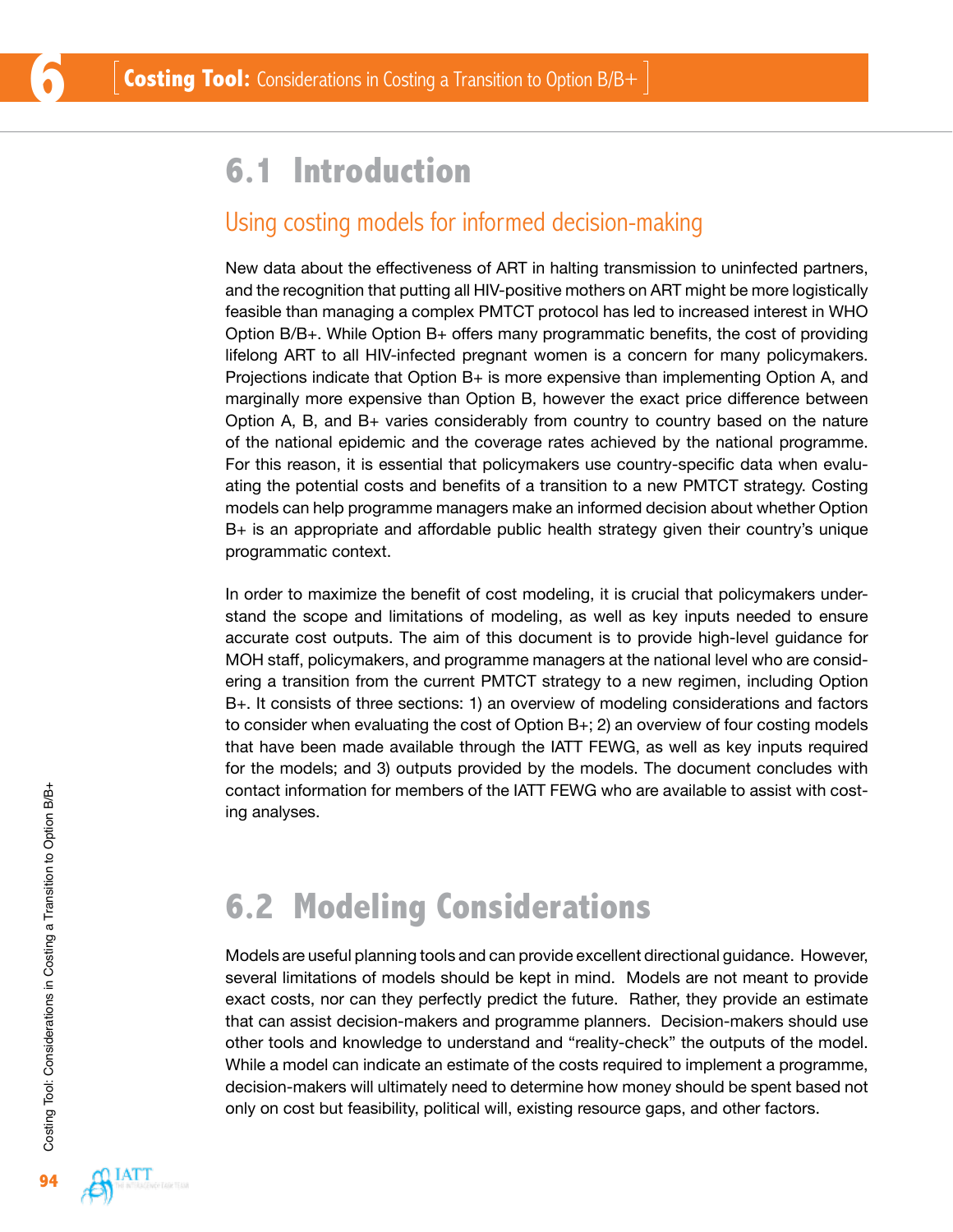

#### Model scope: operational considerations

The first question policymakers should ask when considering the cost of a transition to a new PMTCT regimen is, "what operational costs would be incurred by such a transition?" A number of operational considerations must be made in planning a robust national EMTCT programme, and these factors are essential to consider early in the costing process. From training to supply chain management, these operational components are critical to generating relevant cost outputs. Here are just a few of the operational components that policymakers should consider when evaluating the cost of a new regimen:

- **• Health systems strengthening**  New or additional staff will likely need in-depth PMTCT training, and refresher trainings may be needed for those already trained in PMTCT and the most recent guidelines. For countries anticipating a switch from Option A to Option B/B+, there are training costs to consider when revising national guidelines.
- **Infrastructure** Costs including new building costs, maintenance, and refurbishment should be estimated as part of the planning process. New and existing laboratory infrastructure for CD4 testing (including point-of-care technology) is a key component of the capital costs for PMTCT, including yearly maintenance costs for CD4 machines. Additional capital expenditures may include exam beds, desks, chairs, computers, and other similar items.
- **• Quality monitoring and evaluation**  M&E is essential to track progress towards EMTCT goals and is another key building block for a strong health system. Costs for M&E-specific equipment, personnel, and technology should be accounted for, as well as costs for technical support and supervision visits, surveys, and evaluation studies.
- **Retention** Retention in and linkage to care have increasingly played an important role in the effectiveness of PMTCT; costs for tracking and following up with patients (mobile phones, transport stipends, peer-to-peer tracking etc.) should be included.
- **• Transport**  Transport related costs including capital, maintenance, and fuel factor into a strong costing analysis. Transport costs for EID and CD4 samples should also be included. Supply chain strengthening is an additional area to calculate PMTCT costs. PMTCT-related supply chain activities might include pharmaceutical mentoring and supervision visits for stock management.

In addition to the operational considerations listed above, community engagement is increasingly recognized as a key component necessary for the success of EMTCT programmes, particularly for retention in and linkage to care. Many costs related to community engagement fall into the broad operational cost categories described above (e.g. training, transport, salary, meetings, and communication); however, it is critical to think through these costs as they relate to the key components to consider in costing EMTCT community engagement strategies. These costs include: establishing and strengthening community-based support services; training community workers to deliver comprehensive prevention of vertical services; community-based support for linkages to and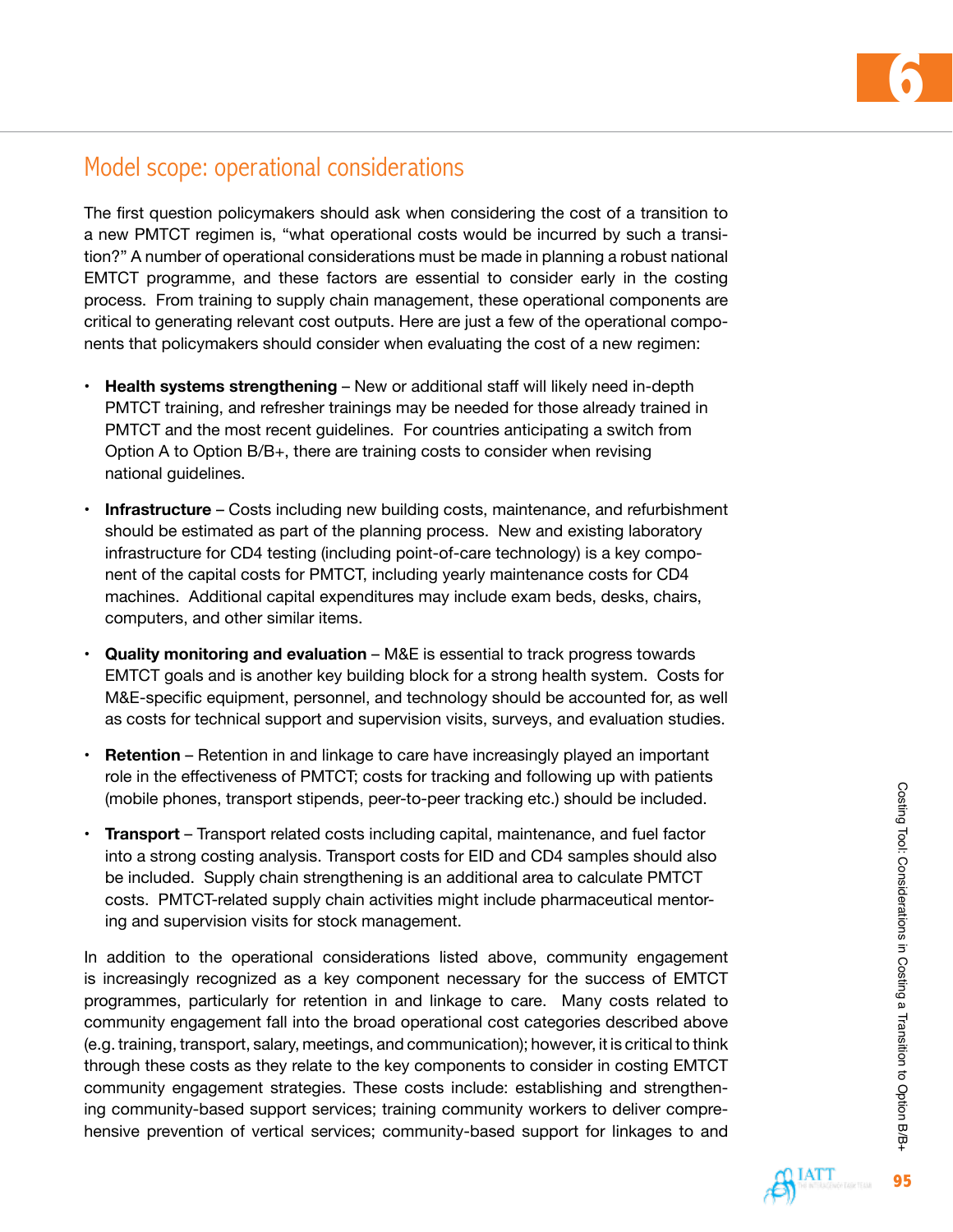

retention in facility-based services; community education, awareness and demand creation for behavioural campaigns; and establishing mechanisms to review progress for community activities.

#### Sustainability and mitigating cost factors

Financial sustainability and long-term costs are important factors for countries considering a transition to Option B+. Recent modeling indicates that the up-front costs of moving to Option B+ are relatively substantial; however, over the medium and long term, the incremental cost of Option B+ is reduced by the fact that many HIV-positive pregnant women would likely become eligible to initiate treatment for their own health in a reasonably short period of time. Recent studies indicate that approximately half of all HIV-infected pregnant women are eligible for  $ART<sup>b</sup>$  In addition, other studies found that 20% of HIV-infected pregnant women with CD4 counts 350-500 had a CD4+ decline to <350 threshold within 12 months of delivery, and almost half of this group met the ART threshold by 24 months postpartum – although this progression was slower for women with CD4 counts >500.<sup>c</sup> This evidence suggests that regardless of PMTCT regimen, a substantial portion of HIV infected pregnant women could be eligible for lifelong ART within 2-3 years of giving birth.

Modeling suggests that this timeframe for disease progression, coupled with the increasing number of pregnant women already on ART, results in the incremental cost of Option B+ growing less rapidly after 3-4 years. Other factors also influence the cost and costeffectiveness of Option B+, including reduced paediatric infections and horizontal transmission through increased access to ART. Countries with high fertility rates, short birth intervals, and long breastfeeding periods will often find that these factors lower the incremental cost of Option B+. While Option B+ remains more expensive and may not be appropriate for all countries, under the right circumstances it may well be sustainable for resource-constrained countries in the medium to long term. Countries will need to consider their own epidemic, service coverage rates, and funding resources before deciding whether Option B+ is an affordable and appropriate strategy.

#### Costing vs. budgeting: an interactive process

While costing and budgeting are closely related, there is an important difference between the two activities. Costing can help examine the impact of increasing resource allocation in key areas and allows for understanding the resources required at a given level of service uptake needed to achieve programmatic goals. When faced with trade-offs as to where to allocate resources, a combination of impact and cost modeling helps inform



b Carter et al. J Acquir Immune Defic Syndr 2010;55:404-410.

c Ekouevi et al. Maternal CD4+ Cell Count Decline after Interruption of Antiretroviral Prophylaxis for the Prevention of Mother-to-Child Transmission of HIV. PLoS ONE 2012: 7(8): e43750.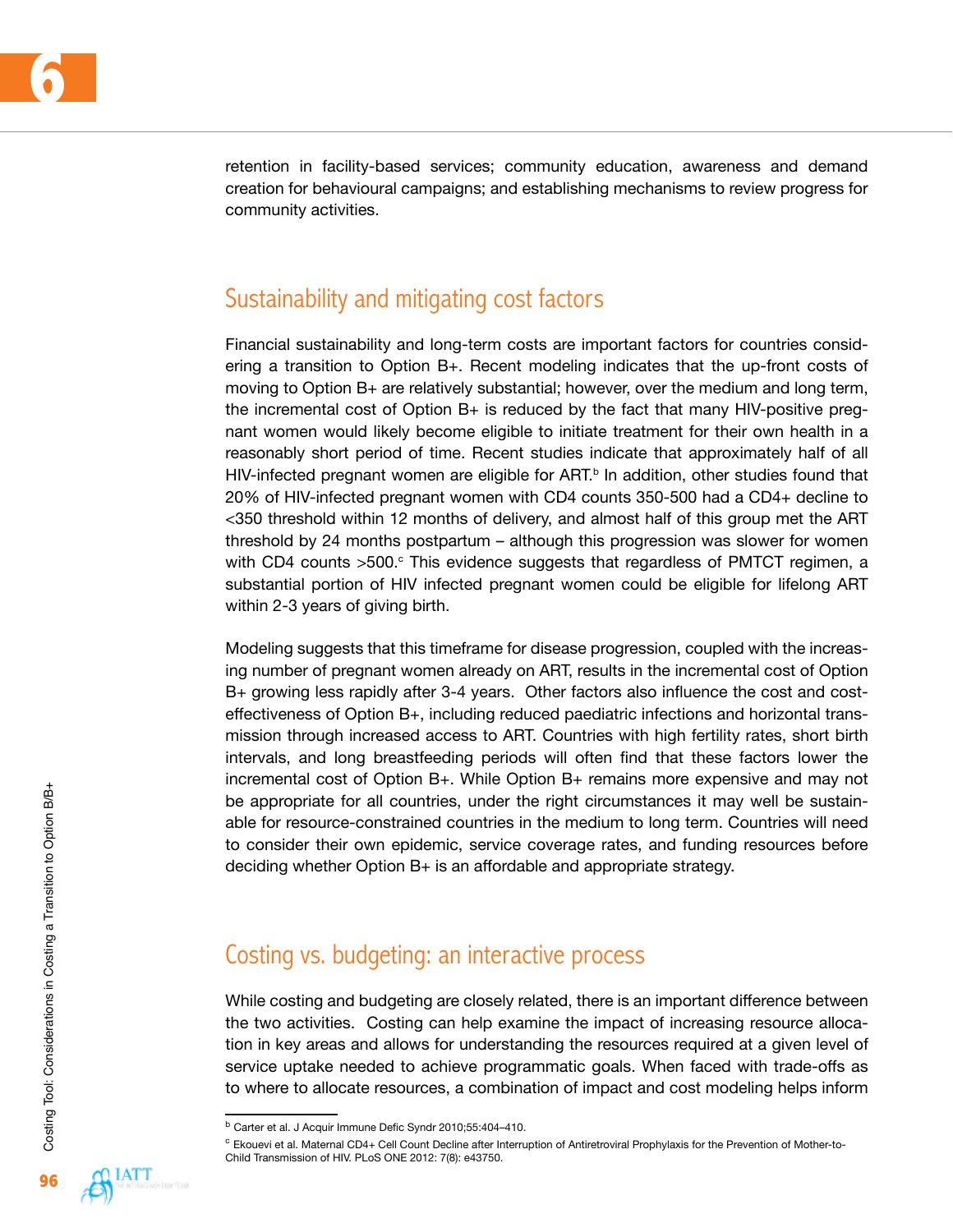

the return on investment of different decisions (such as implementing Option A vs. B vs. B+). Budgets, in turn, are based on costing analyses. Once the financial costs of running a programme are established, a budget can be used to plan for the funds available to pay for the cost of the programme. Cost estimates can be linked to budgets for each prong, activities and programme areas, which allows for the identification of under and overfunded service areas.

# **6.3 Key Inputs Required for PMTCT Costing**

Impact models offer a mathematical representation of the real-world; therefore, model outputs are only as accurate as model inputs. If poor quality data are used in cost modeling, the model's outputs are likely to be inaccurate. For this reason, it is important to use accurate, country-specific inputs wherever possible, and to understand that inaccurate inputs can have a large impact on the final output produced by models.

This section provides an overview of four costing models that can be used to project the costs associated with a national EMTCT plan or a transition to a new PMTCT regimen: the CHAI PMTCT and Peds Impact and Costing Model; the National Center for Global Health and Medicine (NCGM)<sup>d</sup> Costing tool for Elimination Initiative; the PEPFAR PMTCT Costing Model; and the Futures Institute Spectrum Model. All four models are open source, operate from a public health or programme perspective, and are designed to assist policymakers in decisions surrounding PMTCT programmes and national EMTCT plans. Spectrum is a PC based application that includes cost, impact, family planning, and demographic projections, while the CHAI, NCGM, and PEPFAR models are excel based spreadsheets that focus primarily on cost and impact. Each model employs slightly different assumptions, methodologies, and inputs – factors that policymakers may wish to consider when choosing a model. In practice, however, validation exercises have shown that the outputs produced by the four models are directionally similar. A full comparison of the inputs and capabilities of these four models can be found in the table on the following page.

While each model requires slightly different inputs, the 20 parameters listed below are key requirements for the CHAI, NCGM, PEPFAR and Spectrum models, and have a strong influence on the outputs produced. This list is not intended to be comprehensive: each model requires additional inputs and may use slight variations of what is provided in this document. In general, however, these are the most critical inputs, and variations in their values will have the strongest bearing on outputs. Consequently, policymakers considering a costing analysis should ensure that valid, country-specific data are available for the following parameters in Table 1:

 $<sup>d</sup>$  NCGM is a research institute based in Japan that promotes basic research into the pathogenesis of infectious diseases as well as</sup> translational and clinical research aimed at the development of innovative diagnostic and treatment modalities.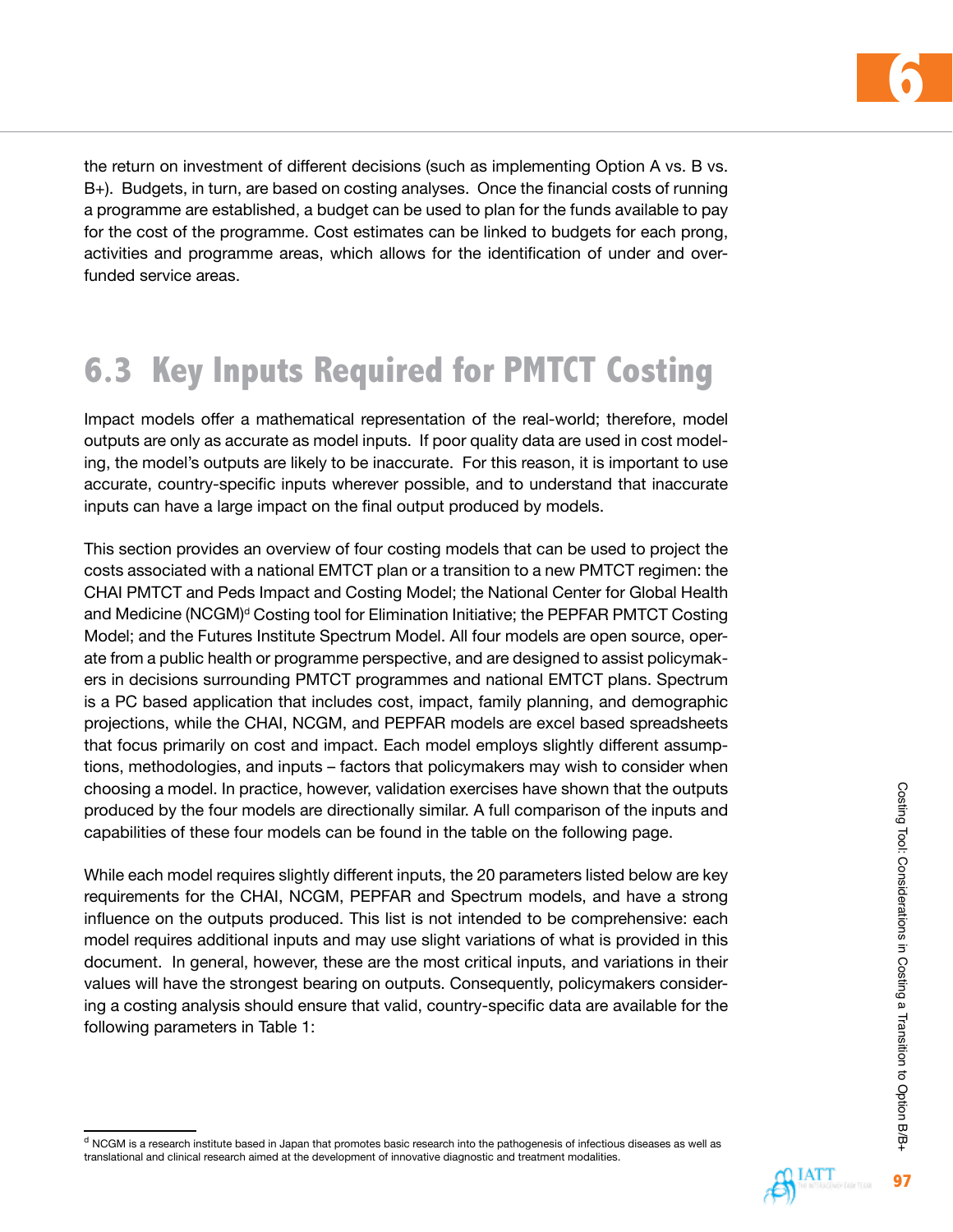| <b>Table 1</b>                                                                                                                     |                                                                                                                                                         |                                                                                                       |  |  |
|------------------------------------------------------------------------------------------------------------------------------------|---------------------------------------------------------------------------------------------------------------------------------------------------------|-------------------------------------------------------------------------------------------------------|--|--|
| <b>POPULATION PROFILE</b>                                                                                                          | <b>PROGRAMMATIC COVERAGE</b>                                                                                                                            | <b>OPERATIONAL COSTS</b>                                                                              |  |  |
| Number of HIV positive pregnant<br>women, or the number of total<br>live births and HIV prevalence<br>among pregnant women         | Coverage of PMTCT services,<br>defined as the percent of HIV+<br>pregnant women receiving<br>ARVs for PMTCT. Requires ANC<br>attendance (%) and percent | Regimen distribution for HIV<br>positive pregnant women and<br>local price paid for ARVs,<br>per year |  |  |
| CD4 distribution of HIV positive<br>pregnant women (including<br>percent of pregnant women with                                    | of ANC-attending women who<br>receive an HIV test                                                                                                       | Unit cost of HIV tests, CD4 tests,<br>PCR, and other lab costs                                        |  |  |
| CD4 < 350<br>Mortality rate for women with                                                                                         | Coverage of adult and paediatric<br>ART services, including coverage<br>of co-trimoxazole for children.                                                 | Annual cost of pre-ART services,<br>including co-trimoxazole<br>prophylaxis                           |  |  |
| $CD4 < 350$ on treatment,<br>$CD4 < 350$ without treatment,<br>and $CD4 > 350$                                                     | Percent of HIV+ pregnant women<br>receiving each PMTCT option (A<br>/ B / B+) over the next five years                                                  | Other non-drug costs, including<br>health worker salaries, training<br>costs, infrastructure and      |  |  |
| Percent of HIV positive mothers<br>who breastfeed, and average<br>breastfeeding duration                                           | Coverage of CD4 testing<br>within PMTCT                                                                                                                 | maintenance plans, lab and<br>facility capital investments,<br>monitoring and evaluation, etc.        |  |  |
| Average time until women with<br>$CD4 > 350$ become eligible<br>for treatment based on clinical<br>staging or decline in CD4 count | Percent of HIV positive pregnant<br>women receiving ART prior to<br>start of pregnancy                                                                  | Programmatic and overhead<br>costs, including supply<br>chain management                              |  |  |
| Contraceptive prevalence and/                                                                                                      | Monthly or yearly retention rates                                                                                                                       | Annual unit cost of providing a<br>family planning method for one                                     |  |  |
| or percent unmet need for family<br>planning (Spectrum)                                                                            | Average time until women with<br>$CD4 < 350$ are identified &<br>initiated on ART                                                                       | woman, per family planning<br>method (Spectrum)                                                       |  |  |
|                                                                                                                                    | Family planning method mix                                                                                                                              |                                                                                                       |  |  |

Finally, in addition to inputs provided by the country team or policymakers, models operate on certain key assumptions that may not always be true in the real world. Often these assumptions are built into the models. Policymakers should be aware of the assumptions being made in the model, and should take them into consideration when interpreting the model outputs.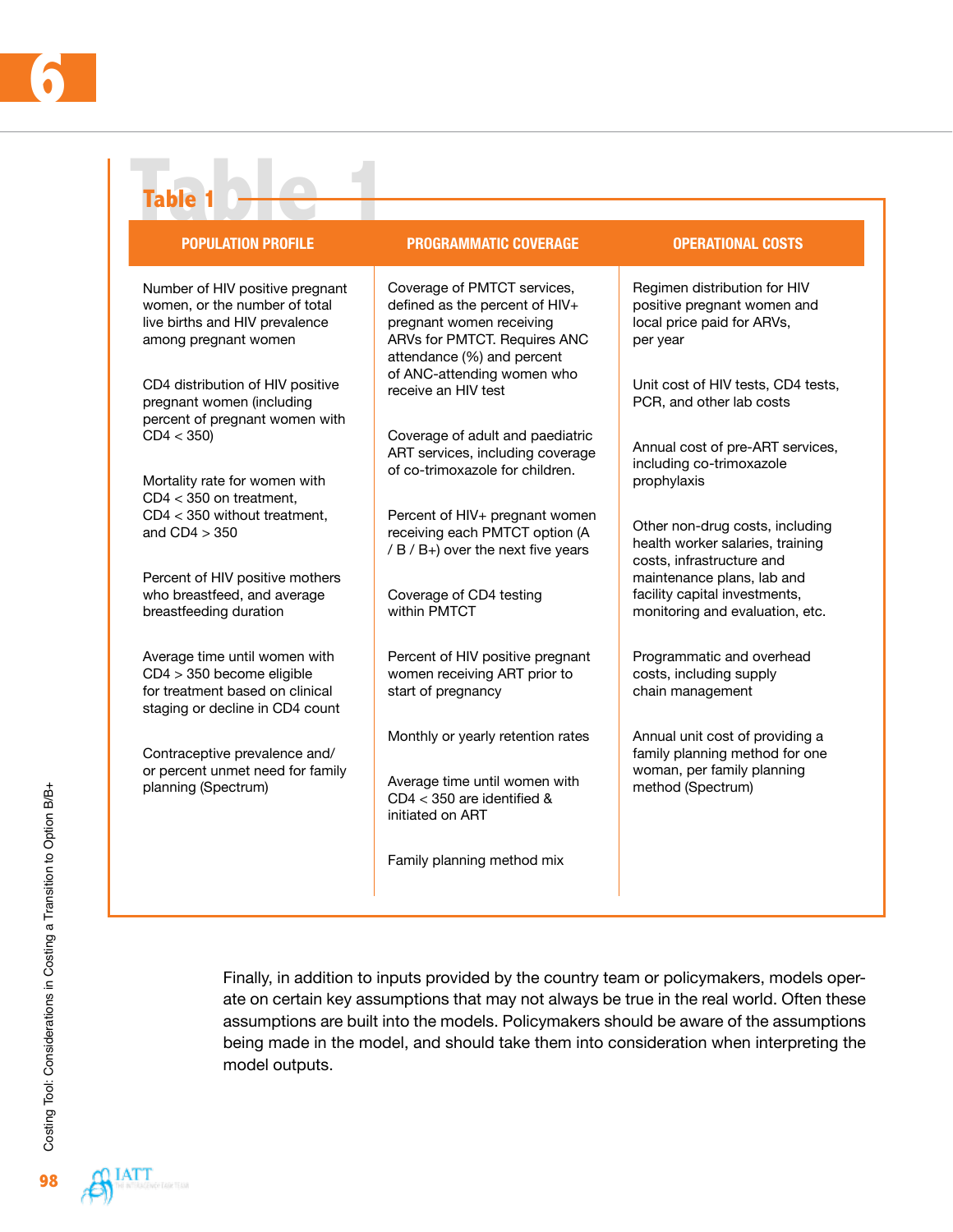

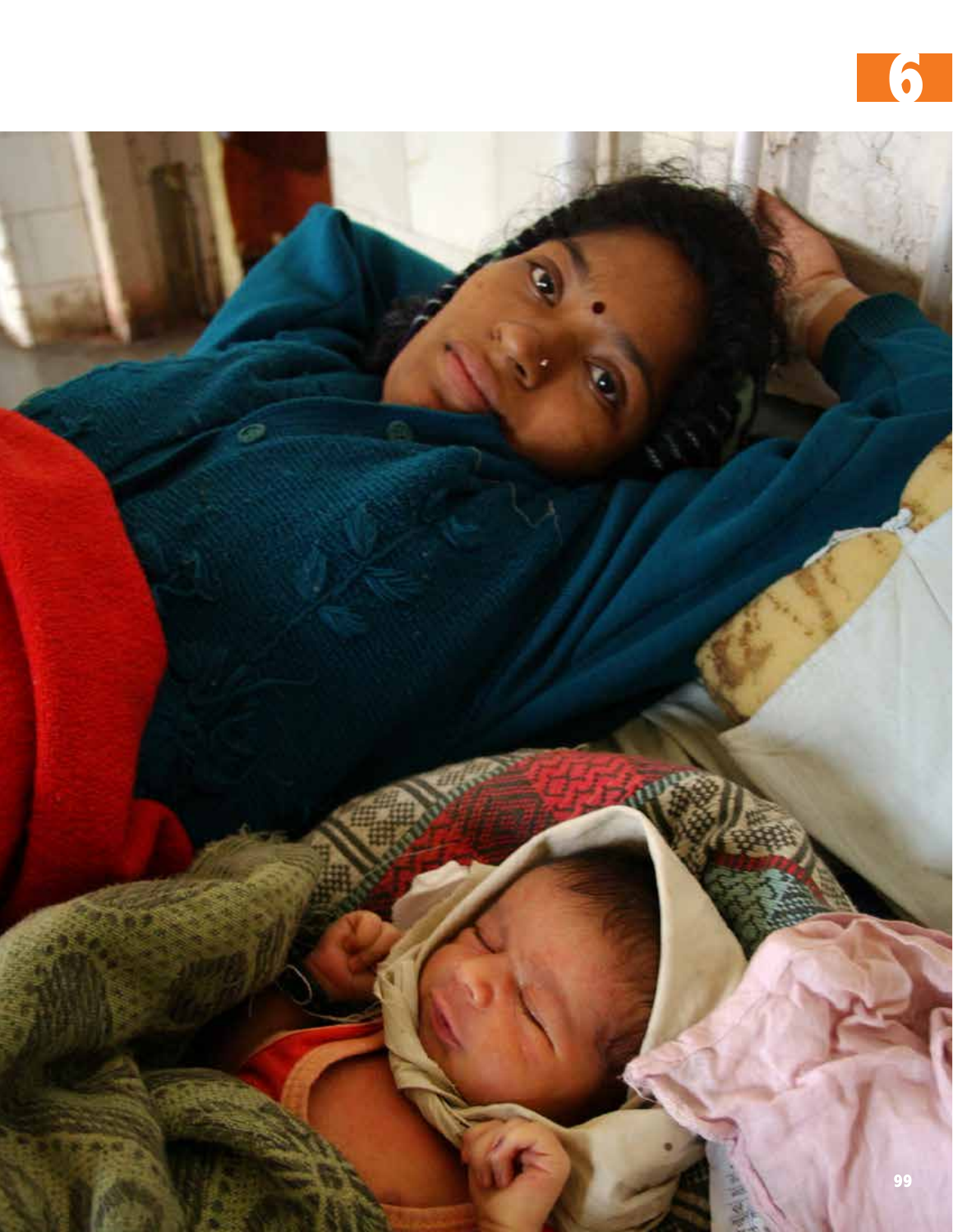|                         | <b>TOOL NAME</b>                                             |                 | <b>PMTCT AND PEDS IMPACT AND</b><br><b>COSTING MODEL V 2.1</b>                                                                                                                                   | <b>COSTING TOOL FOR ELIMINATION INITIATIVE</b>                                                                                                                         |  |
|-------------------------|--------------------------------------------------------------|-----------------|--------------------------------------------------------------------------------------------------------------------------------------------------------------------------------------------------|------------------------------------------------------------------------------------------------------------------------------------------------------------------------|--|
| <b>TOOL INFORMATION</b> | Organisation                                                 |                 | CHAI                                                                                                                                                                                             | <b>NCGM</b>                                                                                                                                                            |  |
|                         | <b>Tool description</b>                                      |                 | Spreadsheet-based deterministic model of MTCT<br>and cost of PMTCT programme and<br>paediatric treatment programme                                                                               | Spreadsheet-based interactive tool for<br>elimination of new paediatric HIV infections<br>and congenital syphilis                                                      |  |
|                         | <b>Scenarios and</b><br>timeframe for analysis               |                 | Includes MTCT impact and costs resulting from<br>1-5 years of pregnant women receiving Option<br>A, B, or B+. Model is structured for side-by-side<br>comparison of up to 5 scenarios or 5 years | Includes MTCT and costs for women over user<br>defined period; able to run analysis up to 5<br>scenarios at the same time. Includes all<br>regimens of 2010 guidelines |  |
|                         | <b>CD4</b> distribution                                      |                 | $(<$ 200, 200-350, 350-500, >500)                                                                                                                                                                | $(<200, 200-350, >350)$                                                                                                                                                |  |
|                         |                                                              | Rates           | $\checkmark$                                                                                                                                                                                     | $\checkmark$                                                                                                                                                           |  |
|                         | <b>Breastfeeding</b>                                         | <b>Duration</b> | ✓                                                                                                                                                                                                | $\checkmark$                                                                                                                                                           |  |
|                         | <b>ANC attendance</b>                                        |                 | $\checkmark$                                                                                                                                                                                     | $\checkmark$                                                                                                                                                           |  |
| <b>INPUTS</b>           | Unmet need for family<br>planning                            |                 | $\checkmark$                                                                                                                                                                                     | $\checkmark$                                                                                                                                                           |  |
|                         | <b>HIV testing coverage</b>                                  |                 | ✓                                                                                                                                                                                                | ✓                                                                                                                                                                      |  |
|                         | <b>CD4 test coverage</b>                                     |                 | $\checkmark$                                                                                                                                                                                     | Assumes 100% coverage                                                                                                                                                  |  |
| PROGRAMME               | <b>ARV prophylaxis/ART</b><br>coverage                       |                 | $\checkmark$                                                                                                                                                                                     | $\checkmark$                                                                                                                                                           |  |
|                         | % of women on ART<br>before pregnancy                        |                 | $\checkmark$                                                                                                                                                                                     | $\checkmark$                                                                                                                                                           |  |
|                         | <b>Timing of start of PMTCT</b>                              |                 | User defined                                                                                                                                                                                     | 14 weeks of pregnancy                                                                                                                                                  |  |
|                         | <b>Multiple ART regimens</b>                                 |                 | $\checkmark$                                                                                                                                                                                     | $\checkmark$                                                                                                                                                           |  |
|                         | <b>Duration of maternal</b><br><b>ARVs included in costs</b> |                 | Through cessation of<br>breastfeeding (A/B)                                                                                                                                                      | User defined                                                                                                                                                           |  |
|                         | HIV, CD4, & other tests                                      |                 |                                                                                                                                                                                                  | $\checkmark$                                                                                                                                                           |  |
|                         | <b>ART</b> for eligible women                                |                 |                                                                                                                                                                                                  |                                                                                                                                                                        |  |
|                         | <b>ARV prophylaxis for</b><br>women                          |                 |                                                                                                                                                                                                  |                                                                                                                                                                        |  |
| <b>NPUTS</b>            | <b>ART for infected children</b>                             |                 |                                                                                                                                                                                                  |                                                                                                                                                                        |  |
| <b>COST</b>             | <b>Non-Drug costs</b>                                        |                 | Bottom-up population- and task-based<br>approach to HR and lab costs; determines<br>total cost based on unit costs. Activity-based<br>approach to operational costs                              | Bottom-up population- and task-based<br>approach to HR and lab costs; determines<br>total cost based on unit costs. Activity-based<br>approach to operational costs    |  |
|                         | <b>Overhead costs</b>                                        |                 | Included user-defined operational costs                                                                                                                                                          | Not included                                                                                                                                                           |  |
|                         | <b>Transmission rates</b>                                    |                 | Perinatal (0-6 weeks), Postnatal<br>(through end of BF), and Final MTCT                                                                                                                          | Final (pregnancy through end<br>of breastfeeding) MTCT rate                                                                                                            |  |
| <b>OUTPUTS</b>          | <b>Number of children</b><br>infected through MTCT           |                 | Perinatal, Postnatal & Final # infections                                                                                                                                                        | Final # infections                                                                                                                                                     |  |
|                         | <b>Infections averted</b>                                    |                 | $\checkmark$                                                                                                                                                                                     | $\checkmark$                                                                                                                                                           |  |
|                         | <b>Drug costs</b>                                            |                 | Prophylaxis and treatment for both<br>mothers and infants                                                                                                                                        | Maternal prophylaxis and treatment,<br>and infant prophylaxis                                                                                                          |  |
|                         | Total programme (financial<br>and/or economic) costs         |                 | Total PMTCT and child treatment costs                                                                                                                                                            | Drugs, HR, lab commodities and shipping                                                                                                                                |  |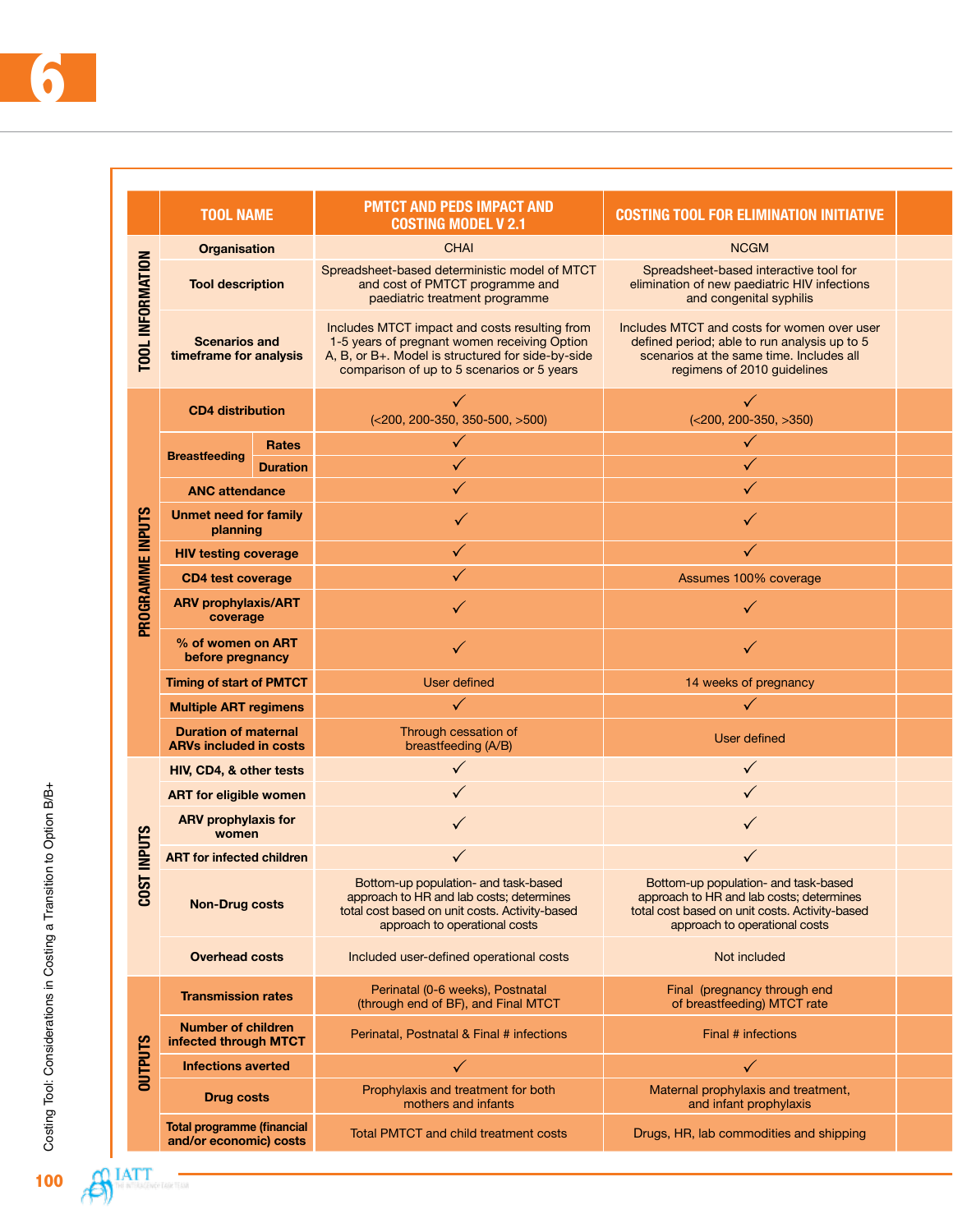| <b>TOOL NAME</b>                                             | <b>SPECTRUM</b>                                                                                                                                                                                          | <b>PEPFAR PMTCT COSTING MODEL</b>                                                                                                                                                                            |  |
|--------------------------------------------------------------|----------------------------------------------------------------------------------------------------------------------------------------------------------------------------------------------------------|--------------------------------------------------------------------------------------------------------------------------------------------------------------------------------------------------------------|--|
| <b>Organisation</b>                                          | <b>Futures Institute</b>                                                                                                                                                                                 | <b>PEPFAR</b>                                                                                                                                                                                                |  |
| <b>Tool description</b>                                      | PC based application containing a suite of<br>easy to use policy models to assess impact<br>and aggregate cost of PMTCT services                                                                         | Spreadsheet-based model for costing<br>PMTCT programmes and treatment for women initi-<br>ated on ART through PMTCT                                                                                          |  |
| <b>Scenarios and</b><br>timeframe for analysis               | Includes MTCT impact and aggregate cost<br>for women over user-defined period; able<br>to run multiple scenarios. Includes SdNVP,<br>Option A, Option B and HAART<br>(for mother's health and Option B+) | Includes PMTCT and treatment costs over<br>a period of up to 5 years; compares costs<br>of current option alongside Options<br>A, B, B+, and a proposed scenario<br>(i.e. a transition from A or B to $B+$ ) |  |
| <b>CD4</b> distribution                                      | ✓<br>$(<200, 200-350, >350)$                                                                                                                                                                             | ( <b>350</b> , <b>350</b> )                                                                                                                                                                                  |  |
| Rates                                                        | ✓                                                                                                                                                                                                        |                                                                                                                                                                                                              |  |
| <b>Duration</b>                                              |                                                                                                                                                                                                          | ✓                                                                                                                                                                                                            |  |
| <b>ANC attendance</b>                                        |                                                                                                                                                                                                          | $\checkmark$                                                                                                                                                                                                 |  |
| <b>Unmet need for family</b><br>planning                     | ✓                                                                                                                                                                                                        |                                                                                                                                                                                                              |  |
| <b>HIV testing coverage</b>                                  |                                                                                                                                                                                                          | $\checkmark$                                                                                                                                                                                                 |  |
| CD4 test coverage                                            | ✓                                                                                                                                                                                                        | $\checkmark$                                                                                                                                                                                                 |  |
| <b>ARV prophylaxis/ART</b><br>coverage                       |                                                                                                                                                                                                          |                                                                                                                                                                                                              |  |
| % of women on ART<br>before pregnancy                        |                                                                                                                                                                                                          | $\checkmark$                                                                                                                                                                                                 |  |
| <b>Timing of start of PMTCT</b>                              | 14 weeks of pregnancy                                                                                                                                                                                    | 14 weeks of pregnancy                                                                                                                                                                                        |  |
| <b>Multiple ART regimens</b>                                 | ✓                                                                                                                                                                                                        | $\checkmark$                                                                                                                                                                                                 |  |
| <b>Duration of maternal</b><br><b>ARVs included in costs</b> | User defined                                                                                                                                                                                             | User defined                                                                                                                                                                                                 |  |
| HIV, CD4, & other tests                                      |                                                                                                                                                                                                          | $\checkmark$                                                                                                                                                                                                 |  |
| <b>ART for eligible women</b>                                |                                                                                                                                                                                                          |                                                                                                                                                                                                              |  |
| <b>ARV</b> prophylaxis for<br>women                          |                                                                                                                                                                                                          |                                                                                                                                                                                                              |  |
| <b>ART</b> for infected children                             |                                                                                                                                                                                                          | Costed separately                                                                                                                                                                                            |  |
| <b>Non-Drug costs</b>                                        | delivery (aggregates clinical visits, lab<br>visits costs etc.) and cost of formula for child                                                                                                            | Uses per person average for non-drug costs based<br>on literature & research; includes recurrent costs<br>(HRH, lab, clinical visits, etc) and<br>investments (equipment, training, etc)                     |  |
| <b>Overhead costs</b>                                        | If available as unit cost can be aggregated<br>with service delivery cost                                                                                                                                | User-defined markup for programmatic<br>and overhead costs                                                                                                                                                   |  |
| <b>Transmission rates</b>                                    | Perinatal (0-6 weeks) and Postnatal<br>(through end of breastfeeding)                                                                                                                                    | Final (pregnancy through end<br>of breastfeeding) MTCT rate                                                                                                                                                  |  |
| <b>Number of children</b><br>infected through MTCT           | Final # infections                                                                                                                                                                                       | Final # infections                                                                                                                                                                                           |  |
| <b>Infections averted</b>                                    | $\checkmark$                                                                                                                                                                                             | $\checkmark$                                                                                                                                                                                                 |  |
| <b>Drug costs</b>                                            | Included in total cost                                                                                                                                                                                   | Maternal prophylaxis and treatment,<br>and infant prophylaxis                                                                                                                                                |  |
| Total programme (financial<br>and/or economic) costs         | Total PMTCT and child treatment costs                                                                                                                                                                    | Total PMTCT and maternal treatment costs                                                                                                                                                                     |  |
|                                                              | <b>TOOL INFORMATION</b><br><b>Breastfeeding</b><br>PROGRAMME INPUTS<br><b>LSO2</b><br><b>NPUTS</b><br><b>SLNdLNO</b>                                                                                     | Unit cost for counseling (pre- and post-test), Service                                                                                                                                                       |  |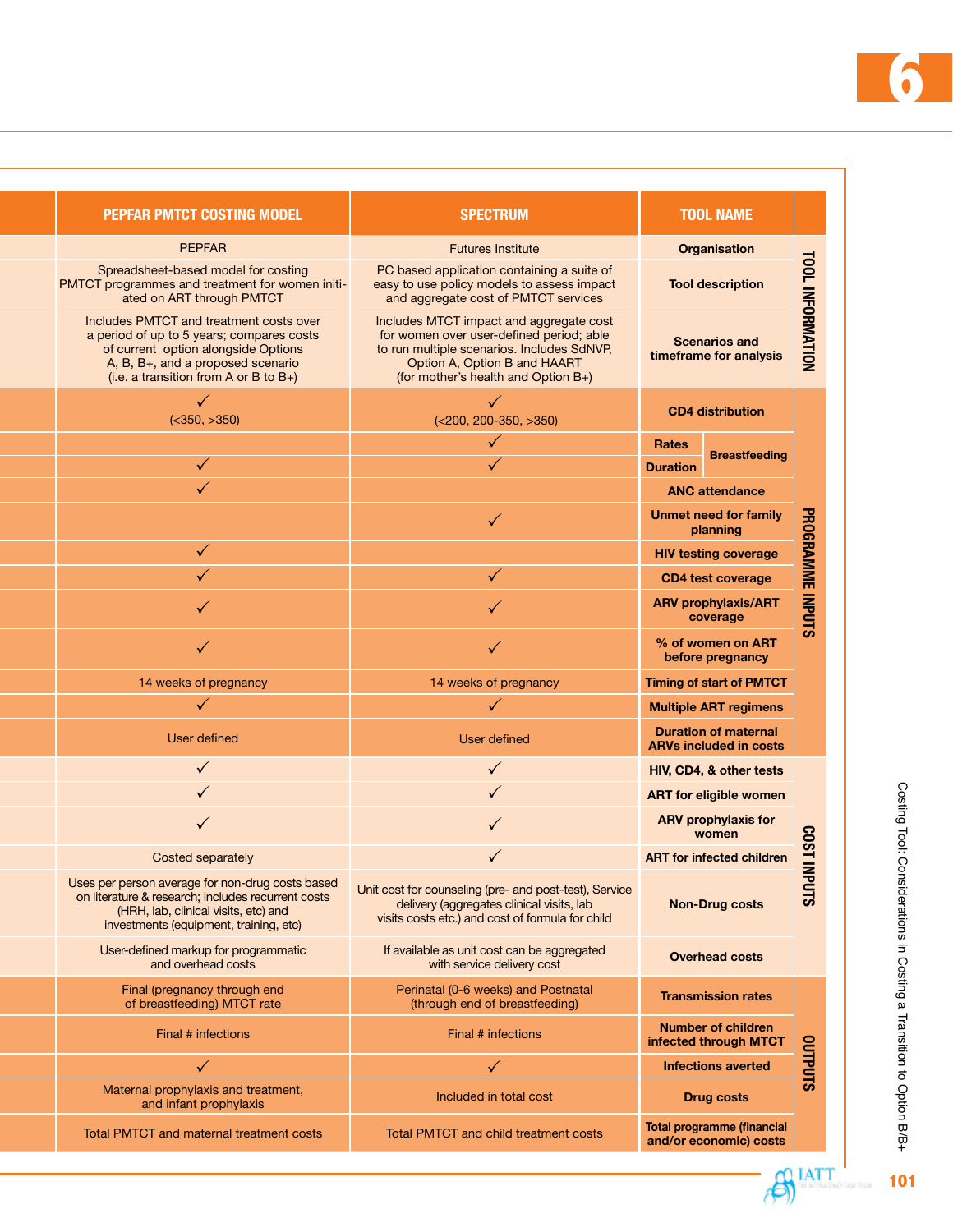

## **6.4 Outputs**

Although each model is capable of producing slightly different outputs, any costing exercise undertaken with the CHAI, NCGM, PEPFAR and Spectrum models will provide policymakers with the following outputs to consider when evaluating the costs and benefits of a transition to a new PMTCT regimen:

- **Total Cost** The models provide the annual total cost of the national PMTCT/EMTCT programme, including service delivery costs, drug costs, and other operational costs (for a full discussion of the costs included in this category, see section 6.2). The total annual cost of the proposed national strategy can be projected for up to five years, and includes any costs associated with a programmatic scale-up of services.
- **Additional Cost (Incremental Cost)** In evaluating a proposed strategy, it is important that policymakers consider not only total cost, but also additional (or incremental) cost. This output is defined as the difference between what the current national strategy would cost and what the proposed national strategy would cost over a given timeframe. For policymakers considering a transition to Option B/B+, this output is particularly useful as it provides a measure of the additional resources that would be required under the new strategy. In addition, this output takes into account any scaleup of service provision that would have occurred under the current strategy.
- **Cost by Service Area Each model is capable of breaking down the total and addi**tional costs by service area in order to provide policymakers with an understanding of the major cost drivers associated with a transition to a new strategy. By examining the costs attributable to each service area (ARV costs, lab costs, other service delivery costs, etc), policymakers can plan for a transition accordingly.
- **• Additional Patient-Years of ART and Costs by Patient Status** Particularly when considering a transition to Option B+, it is valuable to consider the breakdown of additional patient years of ART by the status of the pregnant woman. In many countries, a substantial percentage of the additional patients initiated on lifelong treatment under Option B+ may in fact have CD4 counts *below 350 cells/mm3 ,* however they would not have been initiated on treatment under Option A due to low treatment coverage or insufficient access to CD4 testing in PMTCT. When evaluating the additional cost of B+, it is important to bear in mind that many of these costs will derive from improved coverage for women eligible for lifelong treatment under any PMTCT regimen.
- **Infant Infections Averted** All four of the models are capable of modeling the infant HIV infections averted through both the current and proposed national strategies.